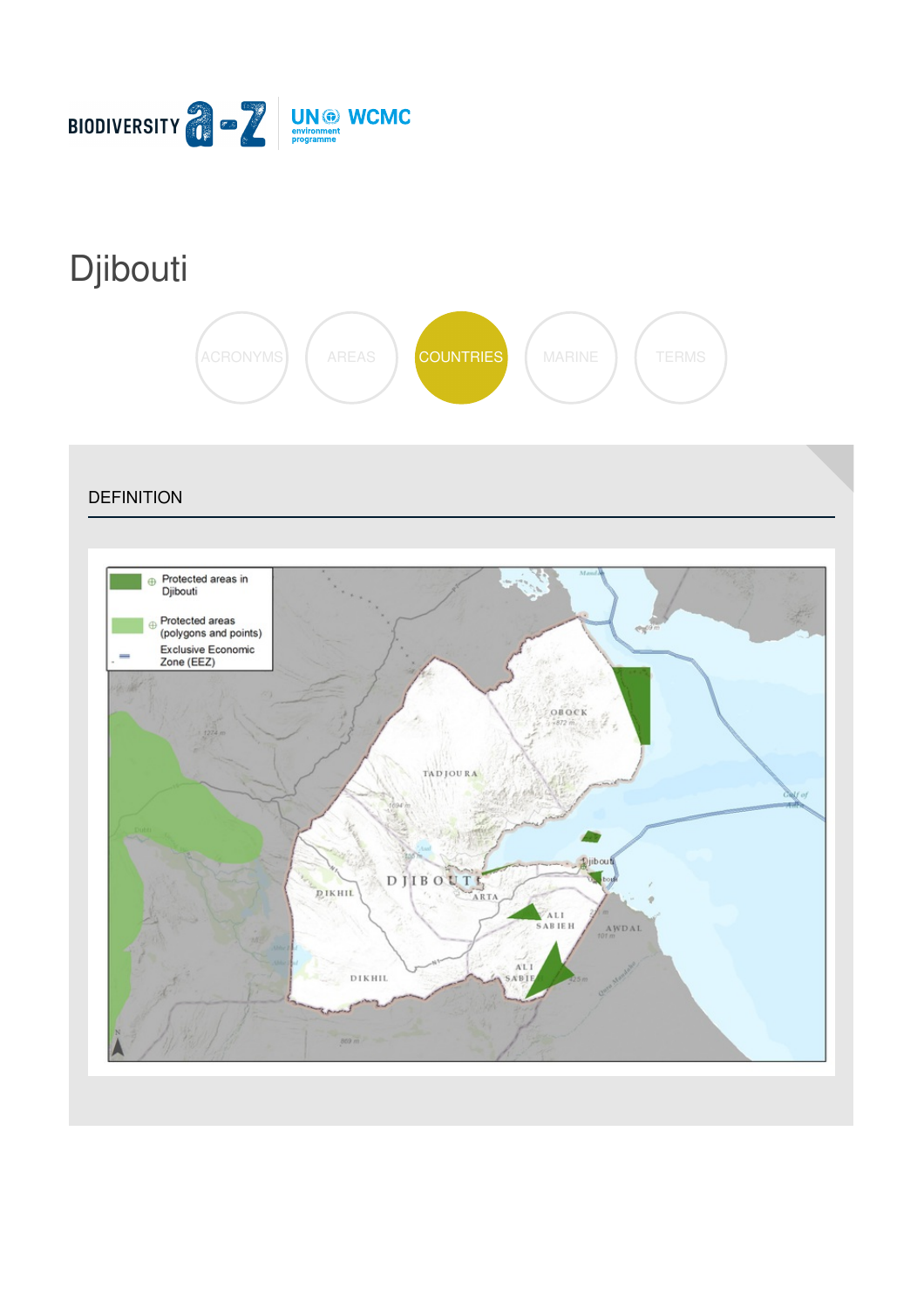## [PROTECTED](javascript:void(0)) AREAS

| Protected areas designated under international conventions and agreements |   |  |
|---------------------------------------------------------------------------|---|--|
| <b>World Heritage sites</b>                                               |   |  |
| <b>Natural</b>                                                            |   |  |
| Cultural                                                                  |   |  |
| <b>Mixed</b>                                                              |   |  |
| Ramsar sites (Wetlands of International Importance)                       | ✔ |  |
| <b>Man and the Biosphere Reserves</b>                                     |   |  |
| <b>National-level protected areas</b>                                     |   |  |
| <b>IUCN Protected Area Management Categories</b>                          | ✔ |  |
| $l$ a                                                                     |   |  |
| $\underline{\mathsf{lb}}$                                                 |   |  |
| Щ                                                                         |   |  |
| Ш                                                                         |   |  |
| <u>IV</u>                                                                 | ✔ |  |
| $\underline{\mathsf{V}}$                                                  |   |  |
| $\underline{V}$                                                           |   |  |
| Not Assigned or Not Reported                                              |   |  |

### BIODIVERSITY [DESIGNATIONS](javascript:void(0))

Biodiversity designations represent the sites or regions that have been identified as important for biodiversity conservation due to their biological uniqueness or the high threat that they face. A plethora of different approaches have been promoted by conservation organisations and researchers in order to guide decisions about where to invest in biodiversity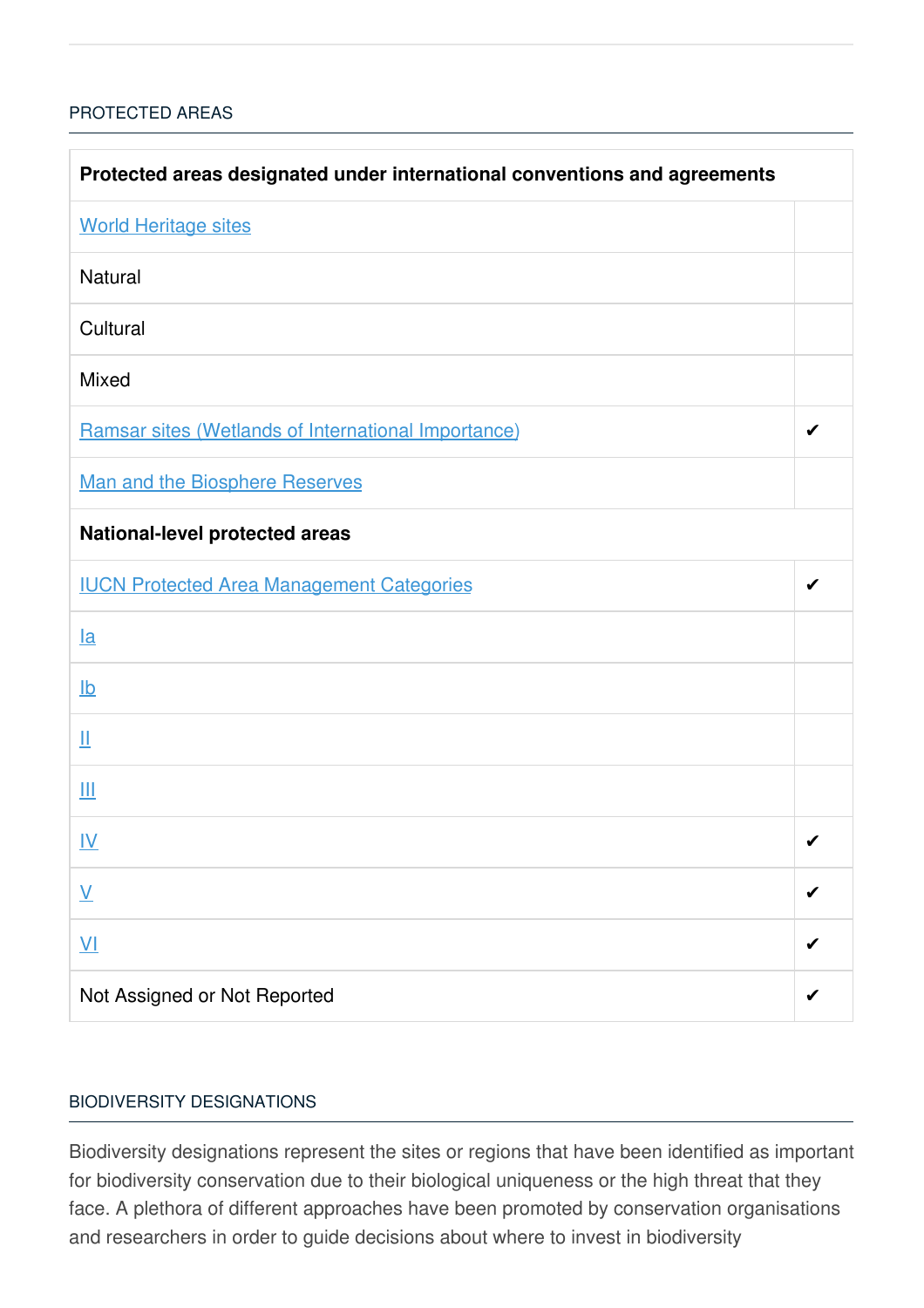conservation. These approaches use globally consistent criteria and available data in order to identify and classify sites. The designations themselves do not confer protected area status, but many of the sites identified may partly or fully overlap with a protected area designation on-ground.

| <b>Key Biodiversity Areas</b>             | ✔ |
|-------------------------------------------|---|
| <b>Alliance for Zero Extinction Sites</b> | ✔ |
| <b>Crisis Ecoregions</b>                  |   |
| <b>Centres of Plant Diversity</b>         |   |
| <b>Endemic Bird Areas</b>                 |   |
| <b>Global 200 Ecoregions</b>              |   |
| <b>High Biodiversity Wilderness Areas</b> |   |
| <b>Intact Forest Landscapes</b>           |   |
| <b>Last of the Wild</b>                   | ✔ |

# [CONVENTIONS](javascript:void(0)) AND TREATIES

Important conventions and multi-lateral agreements that relate to biodiversity and the environment.

| <b>Convention on Biological Diversity (CBD)</b>                                                   | <b>Ratification</b>         |
|---------------------------------------------------------------------------------------------------|-----------------------------|
| <b>Convention on International Trade in Endangered Species of Wild Fauna</b><br>and Flora (CITES) | Accession                   |
| <b>Convention on the Conservation of Migratory Species of Wild Animals</b><br>(CMS)               | Party                       |
| <b>International Convention for the Regulation of Whaling (ICRW)</b>                              |                             |
| <b>International Plant Protection Convention (IPPC)</b>                                           | Contracting<br>party        |
| <b>International Convention for the Prevention of Pollution from Ships</b>                        | $I-II$ ; $III$ ; $IV$ ; $V$ |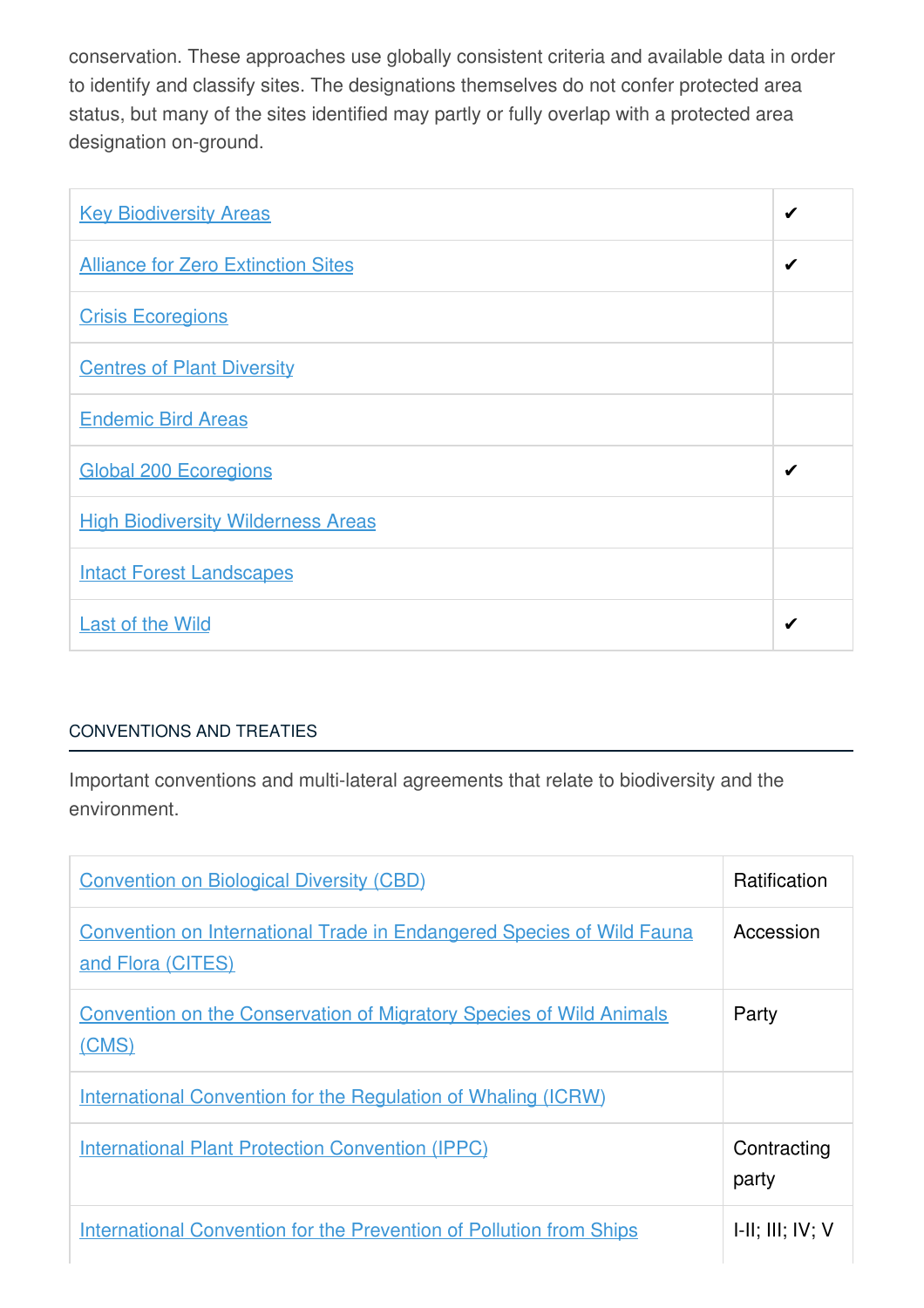| (MARPOL Convention)                                                                               |                     |
|---------------------------------------------------------------------------------------------------|---------------------|
| <b>International Treaty on Plant Genetic Resources for Food and Agriculture</b><br>(Plant Treaty) | Accession           |
| <b>Convention on Wetlands of International Importance (Ramsar Convention)</b>                     | Entry into<br>force |
| United Nations Convention on the Law of the Sea (UNCLOS)                                          | <b>Ratification</b> |
| Chapter XXI 3. Convention on Fishing and Conservation of the Living<br>Resources of the High Seas |                     |
| <b>World Heritage Convention</b>                                                                  | Ratification        |
| <b>Antarctic Treaty</b>                                                                           |                     |

#### OTHER [MEMBERSHIP](javascript:void(0))

| <b>Arctic Council</b>               |        |
|-------------------------------------|--------|
| International Maritime Organisation | Member |
| <b>IPBES</b>                        |        |
| <b>IPCC</b>                         | Member |
| <b>OECD</b>                         |        |

### [REFERENCES](javascript:void(0)) & WEBSITE